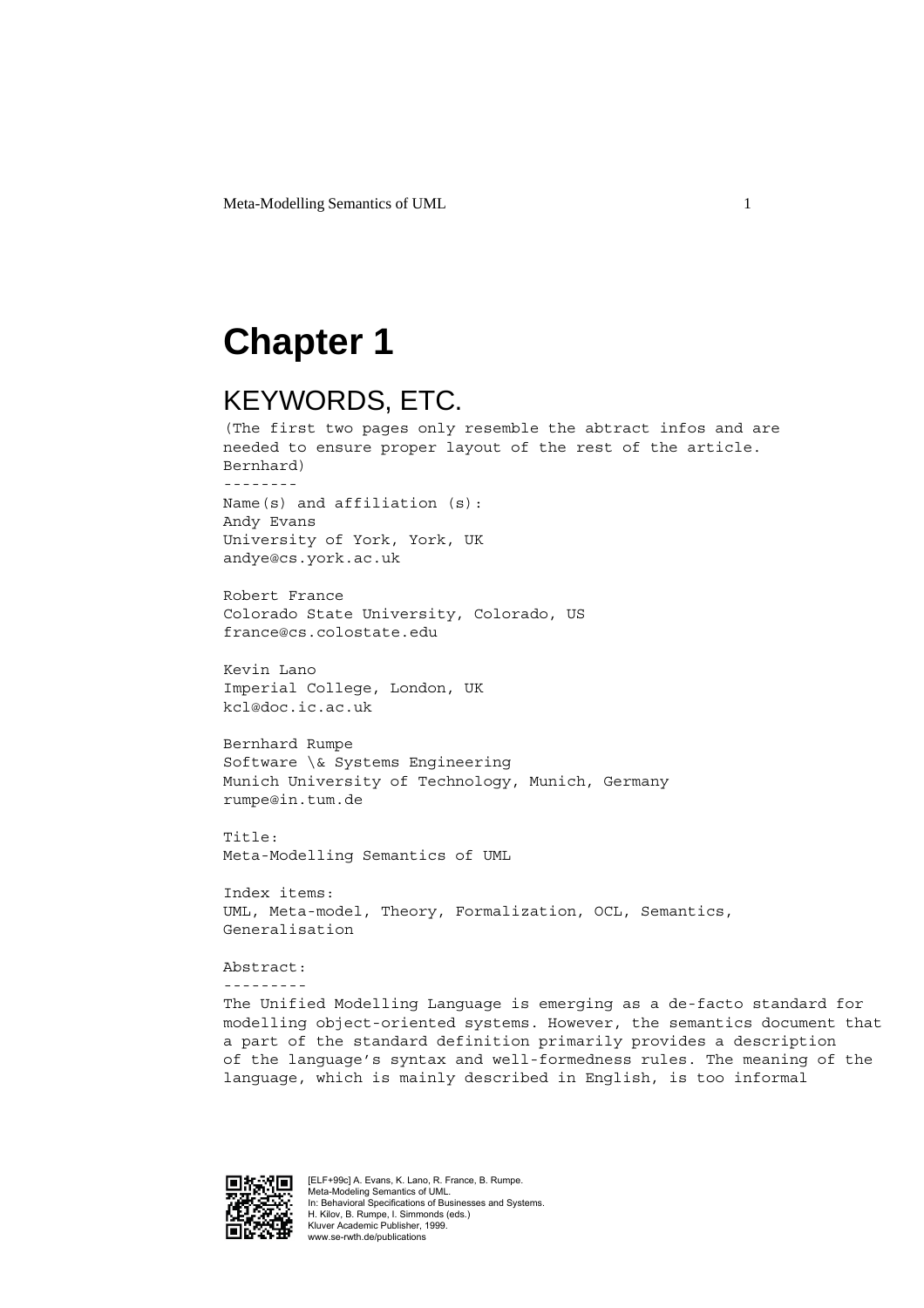and unstructured to provide a foundation for developing formal analysis and development techniques. This paper outlines a formalisation strategy for making precise the core semantics of UML. This is acheived by strengthening the denotational semantics of the existing UML semantics. To illustrate the approach, the semantics of generalization/specialization are made precise.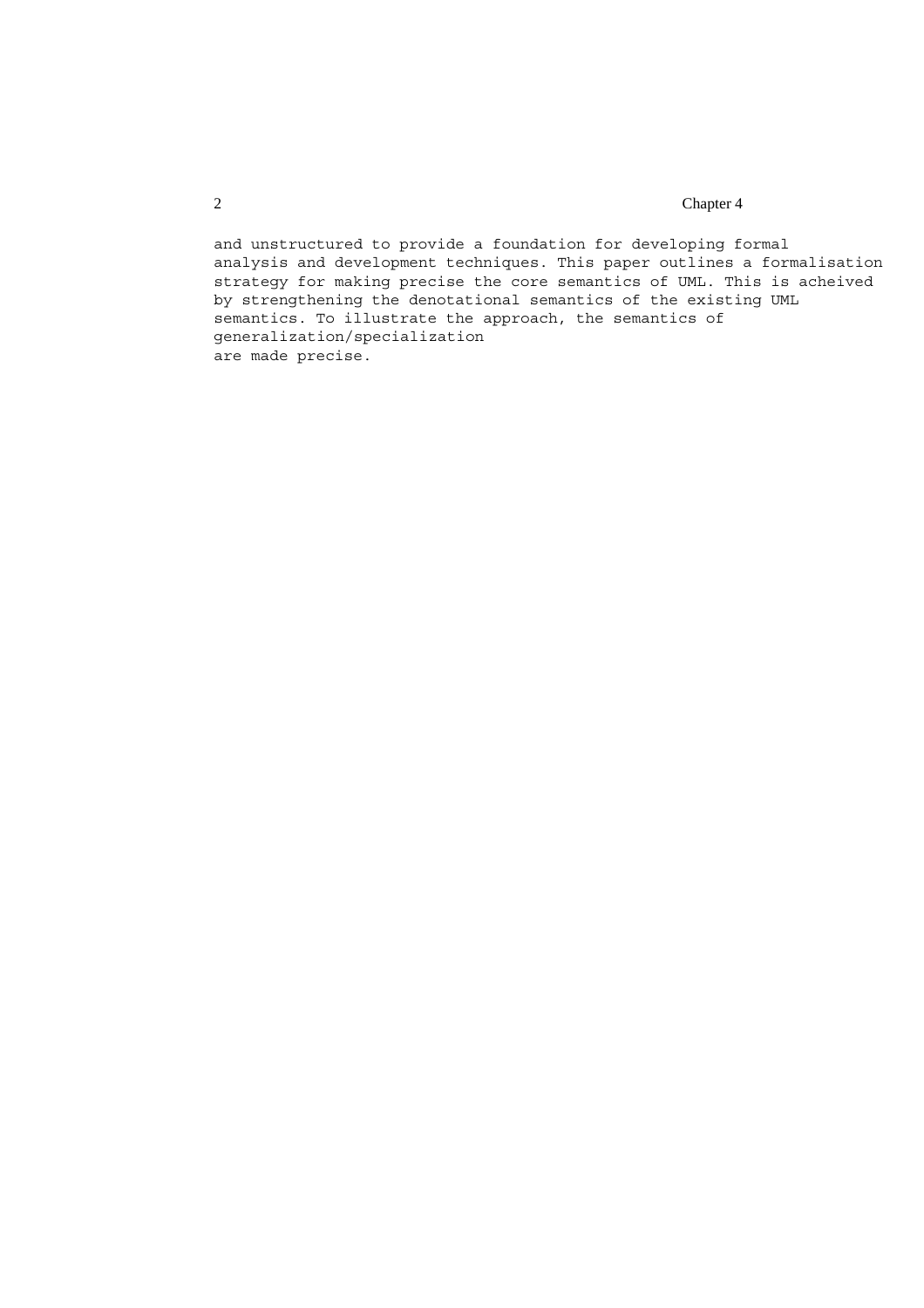## META-MODELLING SEMANTICS OF UML

### Andy Evans

*University of York, UK andye@cs.york.ac.uk*

Robert France *Colorado State University, US france@cs.colostate.edu*

Kevin Lano *Imperial College, UK kcl@doc.ic.ac.uk*

### Bernhard Rumpe

*Munich University of Technology Germany rumpe@in.tum.de*

**Abstract** The Unified Modelling Language is emerging as a de-facto standard for modelling object-oriented systems. However, the semantics document that a part of the standard definition primarily provides a description of the language's syntax and well-formedness rules. The meaning of the language, which is mainly described in English, is too informal and unstructured to provide a foundation for developing formal analysis and development techniques. This paper outlines a formalisation strategy for making precise the core semantics of UML. This is achieved by strengthening the denotational semantics of the existing UML metamodel. To illustrate the approach, the semantics of generalization/specialization are made precise.

#### **1. INTRODUCTION**

The Unified Modeling Language (UML) [BRJ98, RJB99] is rapidly becoming a defacto language for modelling object-oriented systems. An important aspect of the language is the recognition by its authors of the need to provide a precise description of its semantics. Their intention is that this should act as an unambiguous description of the language, whilst also permitting extensibility so that it may adapt to future changes in object-oriented analysis and design. This has resulted in a Semantics Document [OMG99], which is presently being managed by the Object Management Group, and forms an important part of the language's standard definition.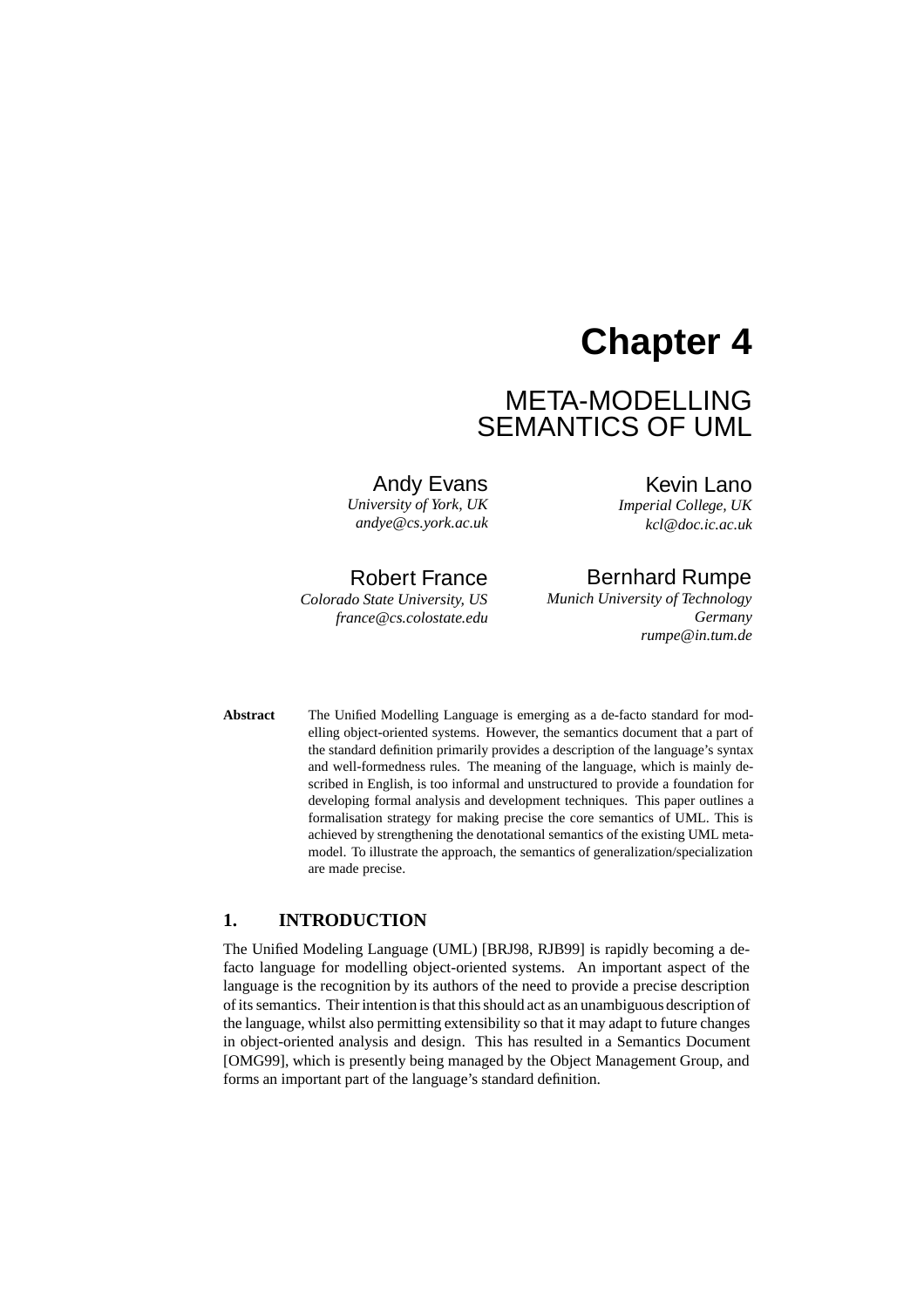The UML semantics is described using a meta-model that is presented in terms of three views: the abstract syntax, well-formedness rules, and modelling element semantics. The abstract syntax is expressed using a subset of UML static modelling notations. The abstract syntax model is supported by natural language descriptions of the syntactic structure of UML constructs. The well-formedness rules are expressed in the *Object Constraint Language* (OCL) and the semantics of modelling elements are described in natural language. The advantage of using the meta-modelling approach is that it is accessible to anybody who understands UML. Furthermore, the use of objectoriented modelling techniques helps make the model more intuitively understandable.

A potential advantage of providing a precise semantics for UML is that many of the benefits of using a formal language such as Z [S92] or Spectrum [BFG $+$ 93] might be transferable to UML. Some of the major benefits of having a precise semantics for UML are given below:

**Clarity**: The formally stated semantics can act as a point of reference to resolve disagreements over intended interpretation and to clear up confusion over the precise meaning of a construct.

**Equivalence and Consistency**: A precise semantics provides an unambiguous basis from which to compare and contrast the UML with other techniques and notations, and for ensuring consistency between its different components.

**Extendibility**: The soundness of extensions to the UML can be verified (as encouraged by the UML authors).

**Refinement**: The correctness of design steps in the UML can be verified and precisely documented. In particular, a properly developed semantics supports the development of design transformations, in which a more abstract model is diagrammatically transformed into an implementation model.

**Proof**: Justified proofs and rigorous analysis of important properties of a system described in UML require a precise semantics in order to determine their correctness.

Unfortunately, the current UML semantics are not sufficiently formal to realise these benefits. Although much of the syntax of the language has been defined, and some static semantics given, its semantics are mostly described using lengthy paragraphs of often ambiguous informal English, or are missing entirely. Furthermore, limited consideration has been paid to important issues such as proof, compositionality and rigorous development. A further problem is the extensive scope of the language, all of which must be dealt with before the language is completely defined.

This chapter describes work being carried out by the precise UML (pUML) group and documented in [PUML99, FELR98, EFLR98]. PUML is an international group of researchers and practitioners who share the goal of developing UML as a precise (formal) modelling language, thereby enabling it to be used in a formal manner. This chapter reports on work being carried out by the group to strengthen the existing semantics of UML. In Section 2., a formalisation strategy is described (developed through the experiences of the group) that aims to make precise the existing UML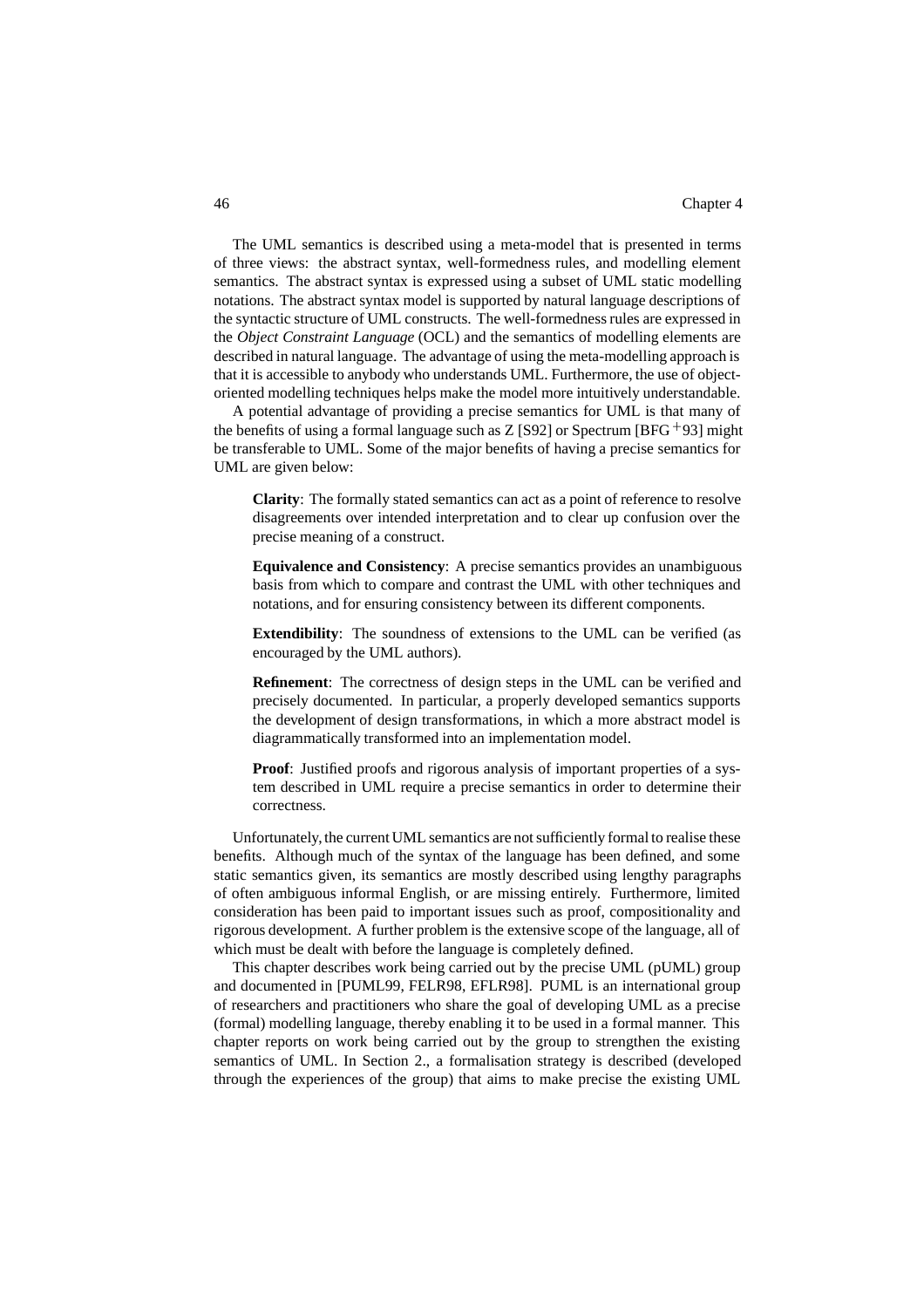semantics. A core UML semantics model is identified in Section 3. as a first step towards achieving this goal. Section 4. then describes how the formalisation strategy has been applied to the development of a precise understanding of a small yet interesting part of the UML semantics - generalization/specialization hierarchies. Finally, the paper concludes with a brief overview of some future directions of the group's work.

#### **2. FORMALISATION STRATEGY**

In order to implement the pUML approach it is necessary to develop a strategy for formalising the UML. This is intended to act as a step by step guide to the formalisation process, thus permitting a more rigorous and traceable work program.

In developing a formalisation strategy for UML it has been necessary to consider the following questions:

- 1. Is the meta-modelling approach used in the current UML semantics suitable for assigning a precise semantics to UML?
- 2. Should the existing UML semantics be used as a foundation for developing a precise semantics for UML?
- 3. Given the large scope of UML, which parts should be formalised first?

#### **Suitability of meta-modelling**

There are many approaches used to assign semantics to languages. One of the best known (and most popular) is the denotational approach (for an in-depth discussion see [S86]). The denotational approach assigns semantics to a language by giving a mapping from its syntactical representation to a meaning, called a denotation. A denotation is usually a well-defined mathematical value, such as a number or a set. Typically, functions are used to define mappings between syntax and denotations. For example, the meaning of a simple language for adding and subtracting natural numbers might be described in terms of two functions, add and subtract, and the result of each would be a single integer value.

The use of a language to give a 'meta-circular' description of its own denotational semantics is well known in Computer Science. For example, the specification language Z has been given a meta-circular semantics using a simple subset of Z [S92]. Unfortunately, the meta-modelling approach opens itself to the criticism that it doesn't really define anything. Informally, if a reader does not understand UML, then it is unlikely that they will understand the meaning of UML when written in UML.

The justification given for using meta-modelling in these contexts is that, in principle at least, it should be possible to give a formal interpretation to a meta-description in terms of a more basic language such as predicate logic. This argument can also be applied to UML, as it seems likely that it can be given a more fundamental interpretation in terms of sets and predicate logic. Indeed, a significant amount of work has already been done to describe the semantics of UML class diagrams and OCL like expressions [BR98] in Z. There is also an important pragmatic reason for choosing UML to describe the denotational semantics of UML: Because UML is designed to provide an intuitive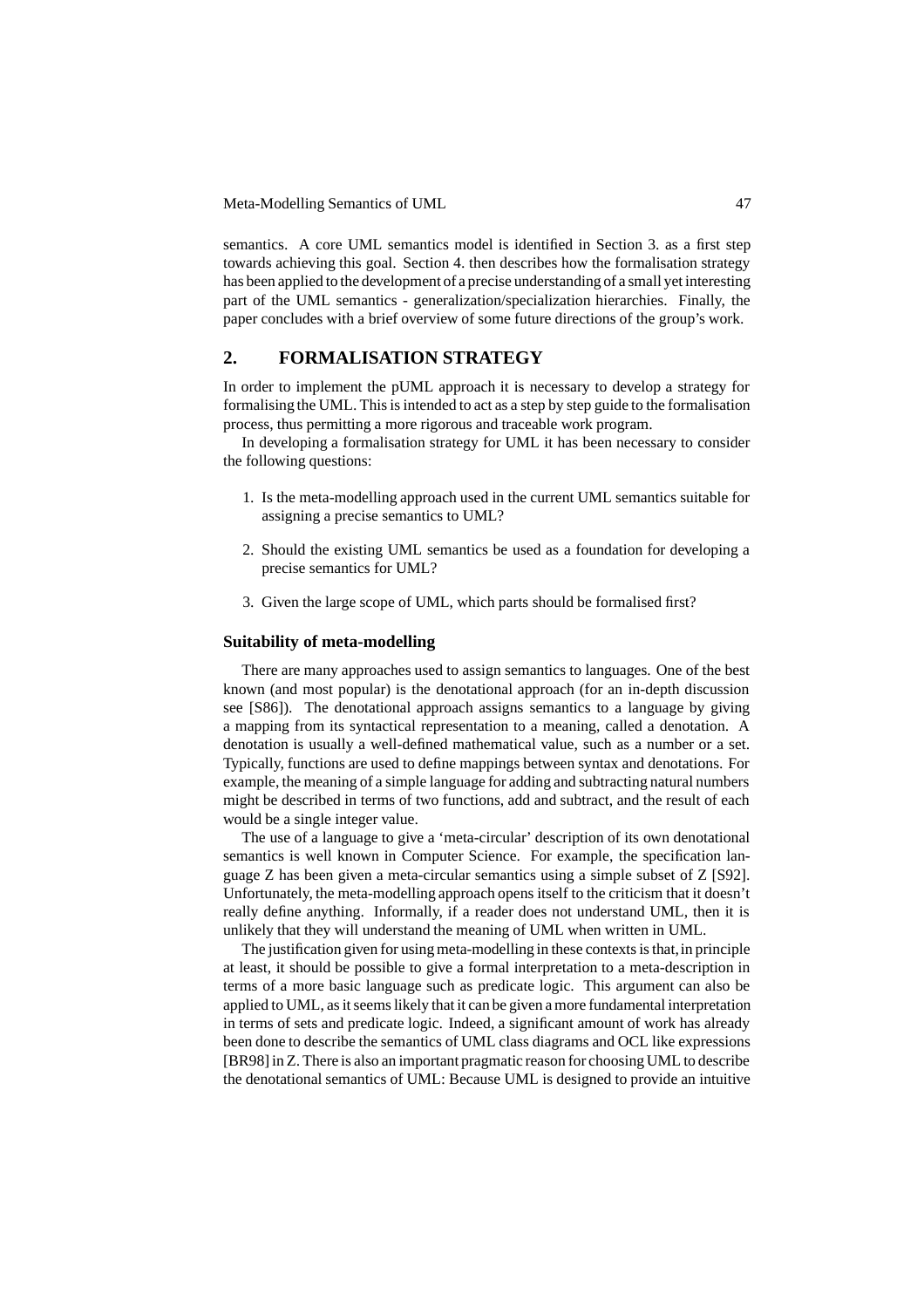means for constructing models, using UML to help better understand UML is likely to be a useful way of testing the expressiveness and power of UML as a modelling language.

Given that UML can be used to describe its own semantics, how should these semantics be presented in order to emphasise the denotational approach? As described in the introduction, the current UML semantics already makes a distinction between syntax and semantics (as in the denotational approach). However, it mainly uses English prose to describe the semantic part. The pUML approach advances this work by using associations (and constraints on associations) to map syntactical elements to their denotations. This approach has also been used in the UML semantics to a limited extent. For example, associations are described by the set of possible object links they are associated with. The distinguishing feature of the pUML approach is its emphasis on obtaining *precise* denotational descriptions of a much wider selection of UML modelling elements.

#### **Working with the standard**

Assuming that a meta-modelling approach is adopted to describe the UML semantics, two approaches to developing a precise semantics can be adopted. The first approach is to ignore the existing semantics documentation and develop a new model. This has the advantage that the modeller is completely free to develop a semantics that is appropriate to their needs. For example, greater emphasis might be placed on obtaining a simple semantic model, or one that will readily support a particular proof technique.

The second approach is to adopt the existing semantics as a foundation from which a precise semantics can be obtained. Some good reasons for adopting this approach are as follows:

- 1. It recognises that considerable time and effort has been invested in the development of the existing UML semantics. It cannot be expected that a radically different semantic proposal will be incorporated in new versions.
- 2. Without working within the constraints of the existing semantics it is easy to develop models that are incompatible with the standard or omit important aspects of it.

An important aspect of the pUML approach is its aim of eventually contributing to the emerging standard. Therefore, it is the second approach that has been adopted. This is why the remainder of the paper will focus on developing an approach to incrementally clarifying the *existing* semantics of UML.

#### **Clarifying a core semantics**

To cope with the large scope of the UML it is natural to concentrate on essential concepts of the language to build a clear and precise foundation as a basis for formalisation. Therefore, the approach taken in the group's work is to concentrate on identifying and formalising a core semantic model for UML before tackling other features of the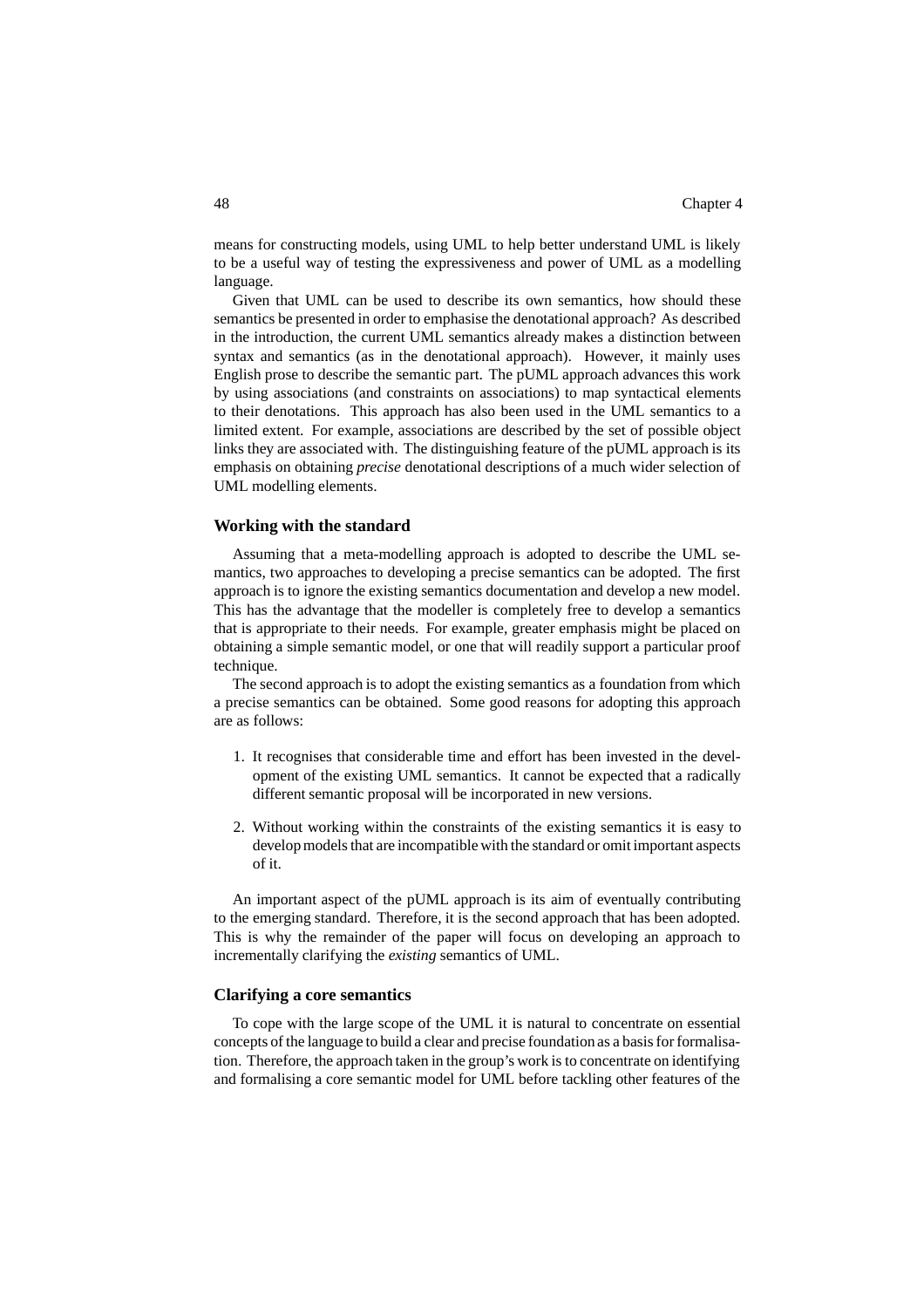language. This has a number of advantages: firstly, it makes the formalisation task more manageable; secondly, a more precise core will act as a foundation for understanding the semantics of the remainder of the language. This is useful in the case of the many diagrammatical notations supported by UML, as each diagram's semantics can be defined as a particular 'view' of the core model semantics. For example, the meaning of an interaction diagram should be understandable in terms of a subset of the behavioural semantics of the core.

#### **Formalisation strategy**

The formalisation strategy consists of the following steps:

- 1. Identify the core elements of the existing UML semantics.
- 2. Iteratively examine the core elements, seeking to verify their completeness. Here, completeness is achieved when: (1) the modelling element has a precise syntax, (2) is well-formed, and (3) has a precise denotation in terms of some fundamental aspect of the core semantic model.
- 3. Use formal techniques to gain better insight into the existing definitions as shown in [FELR98, EFLR98].
- 4. Where in-completeness is identified, we attempt to address it in a number of ways, depending on the type of omission found.

Model strengthening - this is necessary where the meaning of a model element is not fully described in the meta-model. The omission is fixed by strengthening the relationship between the model element and its denotation.

Model extension - in certain cases it is necessary to extend the metamodel to incorporate new denotational relationships. This occurs when no meaning has been assigned to a particular model element, and it cannot be derived by constraints on existing associations. For example, this is necessary in the case of *Operation* and *Method*, where the meaning of a method is defined in terms of a *procedureExpression* and Operation is given no abstract meaning at all.

Model simplification - in some cases, aspects of the model are surplus to needs, in which case we aim to show how they can be omitted or simplified without compromising the existing semantics.

- 5. Feed the results back into the UML meta-model, with the aim of clarifying the semantics of a core part of the UML.
- 6. Disseminate to interested parties for feedback.

Finally, it is important to consider how the notion of *proof* can be represented in the semantic model. This is essential if techniques are to be developed for analysing properties of UML models. Such analysis is required to establish the presence of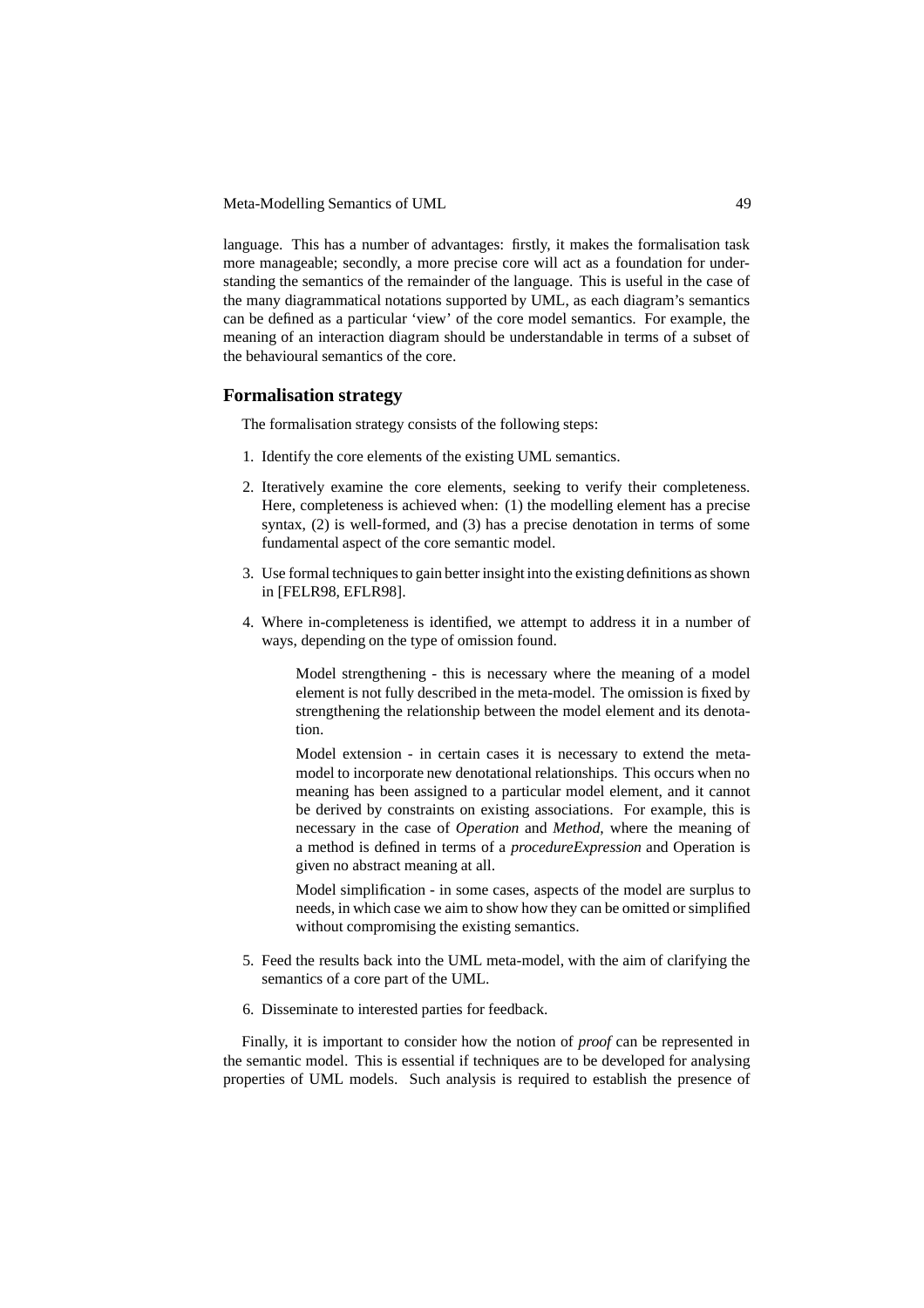desired properties in models [E98]. The need to establish properties can arise out of the need to establish that models adhere to requirements or out of challenges posed by reviewers of the models. Proof is also important in understanding properties of model transformations in which a system is progressively refined to an implementation [BHH 97].

#### **3. THE CORE SEMANTICS MODEL**

The question of what should form a core precise semantics for UML is already partially answered in the UML semantics document. It identifies a 'Core Package - Relationships' package and a number of 'Common Behaviour' packages. The Core Relationship package defines a set of modelling elements that are common to all UML diagrams, such as ModelElement, Relationship, Classifier, Association and Generalization. However, it only describes their syntax. The Common Behavior (Instances and Links) package gives a partial denotational meaning to the model elements in the core package. For instance, it describes an association between Classifier and Instance. This establishes the connection between the representation of a Classifier and its meaning, which is a collection of instances. The meaning of Association (a collection of Object Links) is also given, along with a connection between Association roles and Attribute values.

To illustrate the scope, and to show the potential for realising a compact core semantics, the relevant class diagrams of the two models are shown in the Figures 4.1 and 4.2. Well-formedness rules are omitted for brevity.

An appropriate starting point for a formalisation is to consider these two models in isolation, with the aim of improving the rigor with which the syntax of UML model elements are associated with (or mapped to) their denotations.

#### **4. FILLING THE SEMANTIC GAP**

In this section, we illustrate how the pUML formalisation approach has been applied to a small part of the core model. The modelling concept that will be investigated is generalization/specialization.

#### **4.1 DESCRIPTION**

In UML, a generalization is defined as "a taxonomic relationship between a more general element and a more specific element", where "the more specific element is fully consistent with the more general element" [OMG99], page 2-34 (it has all of its properties, members, and relationships) and may contain additional information.

Closely related to the UML meaning of generalization is the notion of direct and indirect instances: This is alluded to in the meta-model as the requirement that "an instance is an indirect instance of ... any of its ancestors" [OMG99], page 2-56.

UML also places standard constraints on subclasses. The default constraint is that a set of generalizations are disjoint, i.e. " (an) instance may have no more than one of the given children as a type of the instance" [OMG99], page 2-35. Abstract classes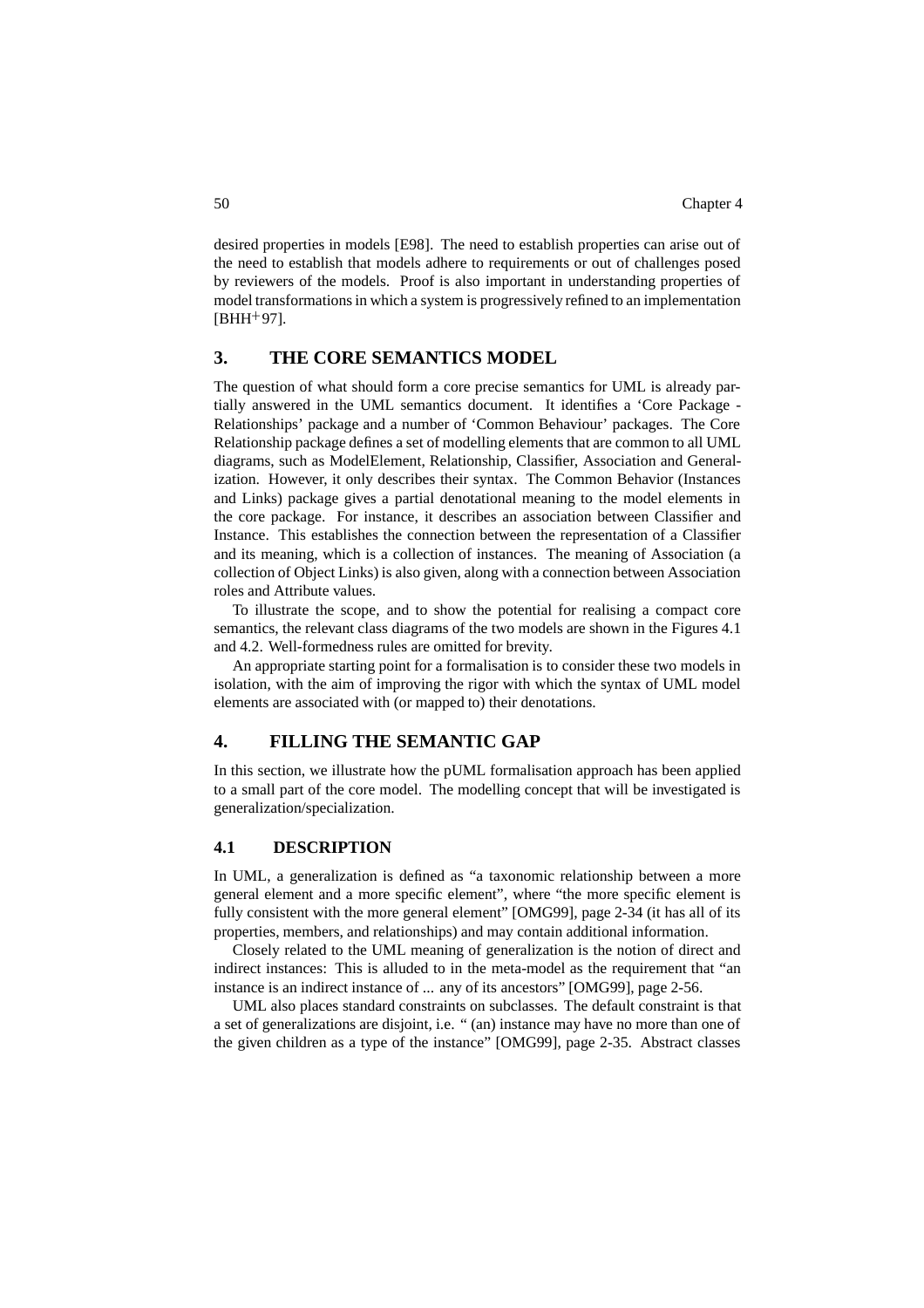

*Figure 4.1* Fragment of the core relationships package

enforce a further constraint, which implies that no instance can be a direct instance of an abstract class.

We now examine whether these properties are adequately specified in the UML semantics document. In this paper, we will only consider properties that relate to Classifiers: the UML term for any model element that describes behavioural and structural features. Classes are a typical specialisation of Classifiers.

#### **4.2 EXISTING FORMAL DEFINITIONS**

France et al. [BR98] have defined a formal model of generalization that fits very well with that adopted in UML. Classes are denoted by a set of object references, where each reference maps to a set of attribute values and operations. generalization implies inheritance of attributes and operations from parent classes (as expected). In addition, class denotations are used to formalise the meaning of direct and indirect instances, disjoint and abstract classes. This is achieved by constraining the sets of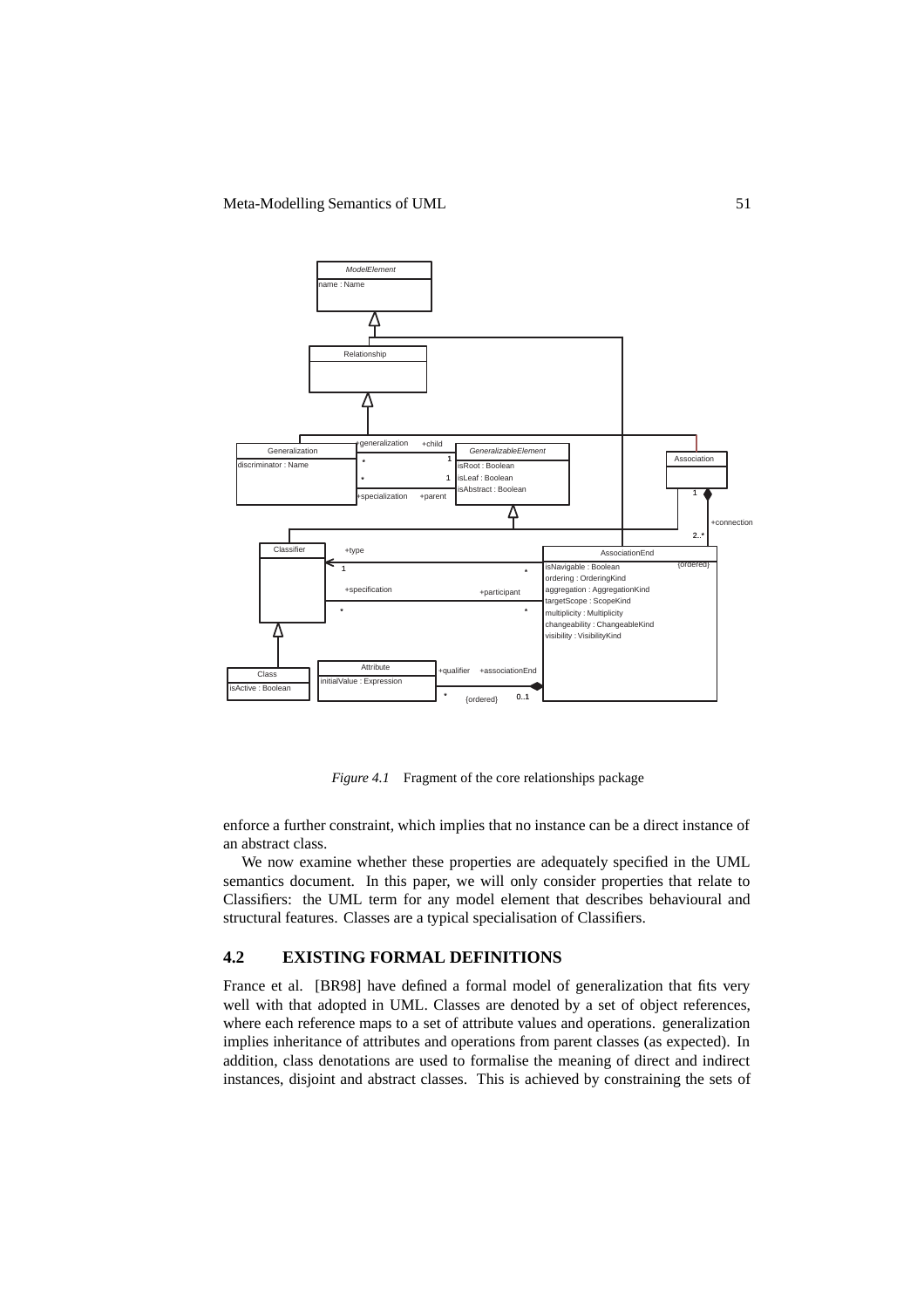

*Figure 4.2* Fragment of the common behaviour package

objects assigned to classes in different ways depending on the roles the classes play in a particular generalization hierarchy. For example, assume that ai is the set of object references belonging to the class a, and b and c are subclasses of a. Because instances of b and c are also indirect instances of a, it is required that  $b_i \subseteq a_i$  and  $c_i \subseteq a_i$ , where bi and ci are the set of object references of b and c. Thus, a direct instance of b or c must also be an *indirect* instance of a. A direct instance is also distinguishable from an indirect instance if there does not exist a specialised class of which it is also an instance.

This model also enables constraints on generalizations to be elegantly formalised in terms of simple constraints on sets of object references. In the case of the standard 'disjoint' constraint on subclasses, the following must hold:  $\forall$  i  $\cap$  ci =  $\emptyset$ , i.e. there can be no instances belonging to both subclasses. For an abstract class, this constraint is further strengthened by requiring that bi and ci partition ai. In other words, there can be no instances of a, which are not instances of b or c. Formally, this is expressed by the constraint:  $bi \cup ci = ai$ .

We will adopt this model in order to assign a precise denotational meaning to generalization/specialization.

#### **4.3 SYNTAX AND WELL-FORMEDNESS**

The abstract syntax of generalization/specialization is described by the meta-model fragment in Figure 4.3 of the core relationships package: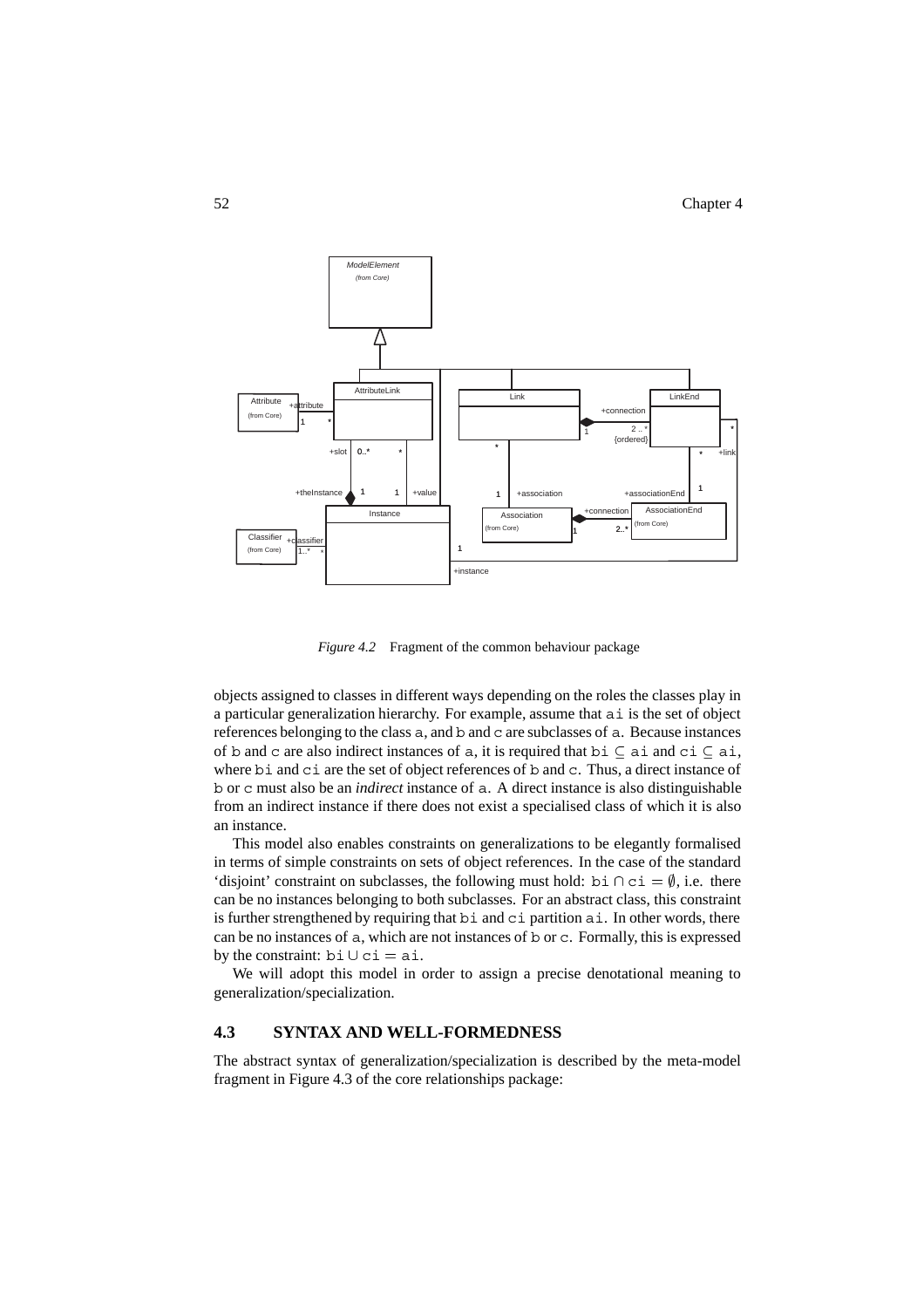

*Figure 4.3* Meta-model fragment of Generalization/Specialization

The most important well-formedness rule which applies to this model element, and is not already ensured by the class diagram, is that circular inheritance is not allowed. Assuming allParents defines the transitive closure of the relationship induced by self.generalization.parent, which happens to be the set of all ancestors, then it must hold that:

```
context GeneralizableElement
not self.allParents -> includes(self)
```
#### **4.4 SEMANTICS**

The completeness of the semantic formalisation vs. the desired properties of generalization is now examined. We concentrate on determining whether the following properties of generalization are captured in the meta-model:

- instance identity and conformance.  $\blacksquare$
- direct and indirect instantiation of classifiers.
- $\blacksquare$ disjoint and overlapping constraints on sub-classifiers.
- abstract classes.

As noted in Section 3., the UML meta-model already describes a denotational relationship between Classifier and Instance. The meta-model fragment in Figure 4.4 describes this relationship.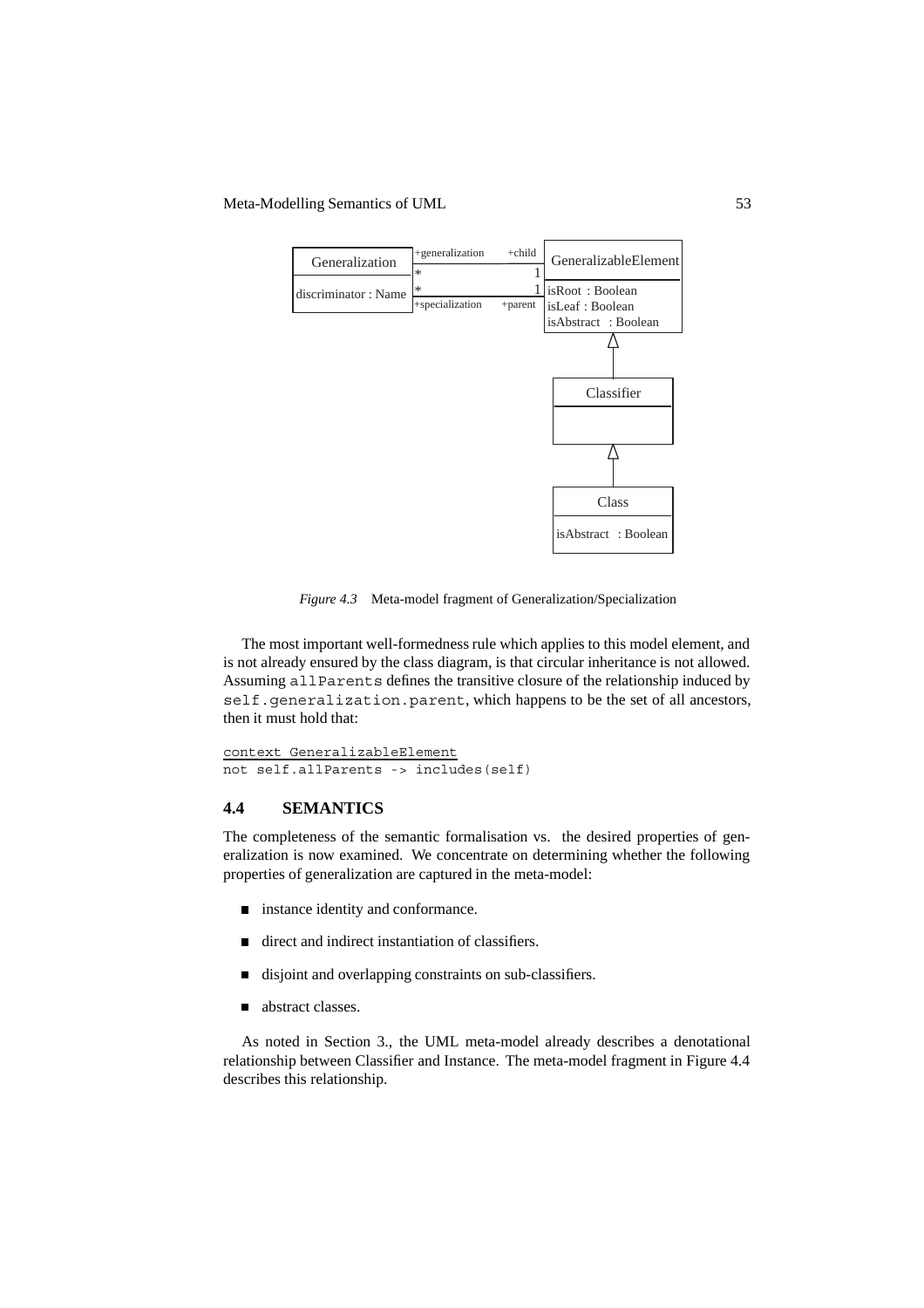

*Figure 4.4* Meta-model fragment for Class and Instance relationship

However, unlike the formal model described above, the UML meta-model does not describe the constraints that generalization implies on this relationship. For example, an *Instance* can be an instance of many classifiers, yet there are no constraints that the classifiers are related. Thus, the meta-model must be strengthened with additional constraints on the relationship between model elements and their denotations.

#### **4.5 MODEL STRENGTHENING**

The first aspect of the model to be strengthened relates to the meaning of indirect instances. As stated in Section 4.1, an instance of a classifier is also an *indirect* instance of its parent classifiers. This property, which we term as 'instance conformance' can be precisely stated by placing an additional constraint on the relationship between the instances of a classifier and the instances belong to the classifier's parents. It is specified as follows:

```
context c : Classifier
invariant
    c.generalization.parent -> forall(s : Classifier |
        s.instance -> includesAll(c.instance))
```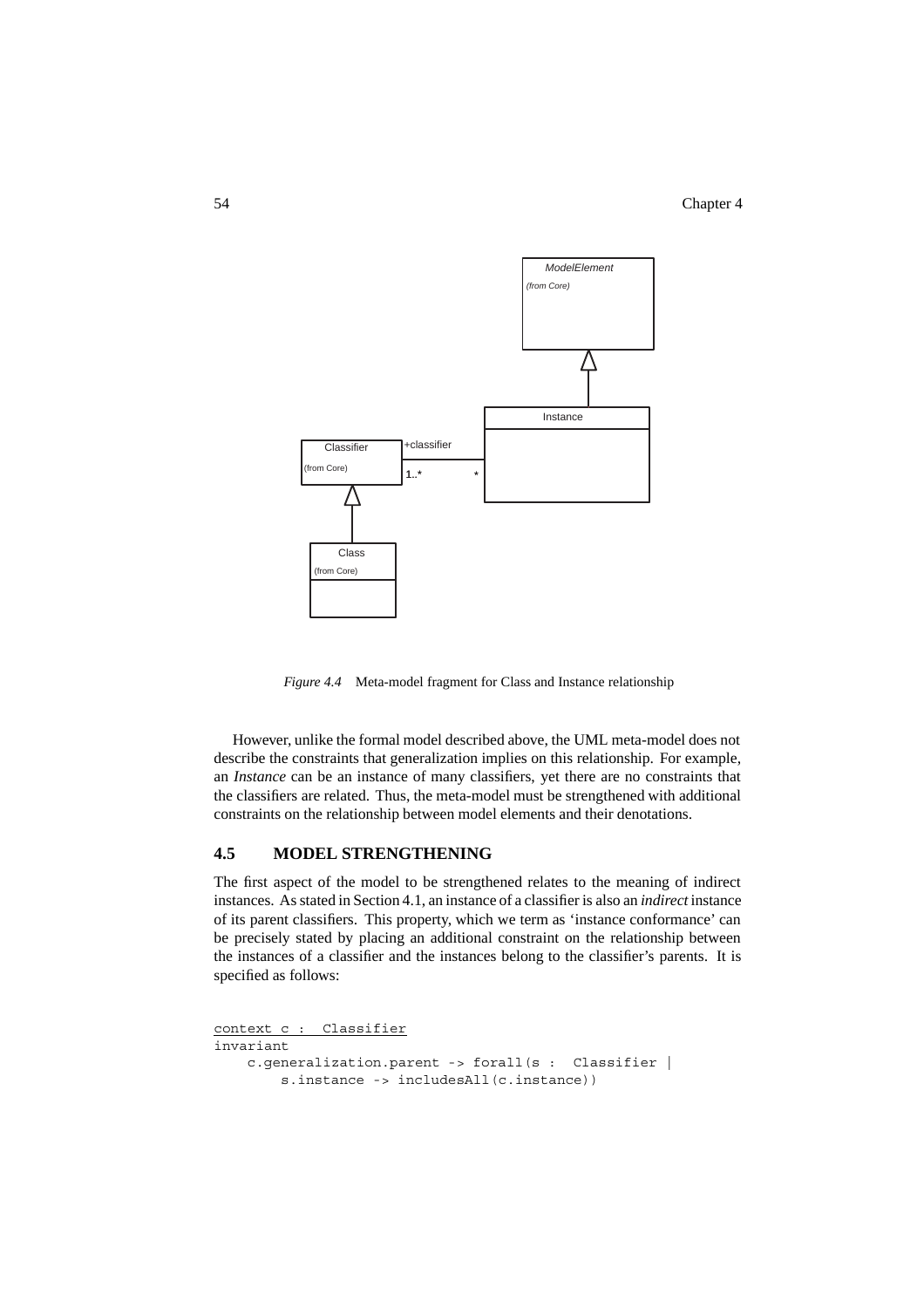This states that the instances of any Classifier, c, are a subset of those belonging to the instances of its parents.

*4.5.1 Direct instances.* Given the above property, it is now possible to precisely describe the meaning of a direct instance:

```
context i : Instance
isDirectInstanceOf(c : Classifier) : Boolean
isDirectInstanceOf(c) =
                c.allParents -> union(Set(c)) = i.classifier
```
A direct instance directly instantiates a single class and indirectly instantiates all its parents. This definition is in fact a more precise description of the OCL operation oclIsTypeOf, i.e.

```
context i : Instance
oclIsTypeOf(c : Classifier) : Boolean
ocllsTypeOf(c) = i.isDirectInstanceOf(c)
```
A similar operation can be used to assign a precise meaning to the OCL operation oclIsKindOf:

```
context i : Instance
oclIsKindOf(c : Classifier) : Boolean
oclIsKindOf(c) = i.oclIsTypeOf(c) or
                c.allSupertypes ->
                    exists(s : Classifier | i.oclIsTypeOf(s))
```
Finally, an OCL operation which returns the Classifier from which an instance is directly instantiated from can be defined:

```
context i : Instance
direct : Classifier
direct = i.classifier -> select(c | i.isDirectInstanceOf(c))
```
*4.5.2 Indirect instances.* Once the meaning of a direct instance is defined, it is straightforward to obtain an OCL operation that returns all the Classifiers that an instance indirectly instantiates.

```
context i : Instance
indirect : Set(Classifier) :
indirect = i.classifier - Set(i.direct)
```
The set of indirect classes is the difference of the set of all classifiers instantiated by the instance and the direct classifier.

*4.5.3 Instance identity.* Unfortunately, the above constraints do not guarantee that every instance is a direct or indirect instance of a related classifier. For example, consider two classifiers that are not related by generalization/specialization. The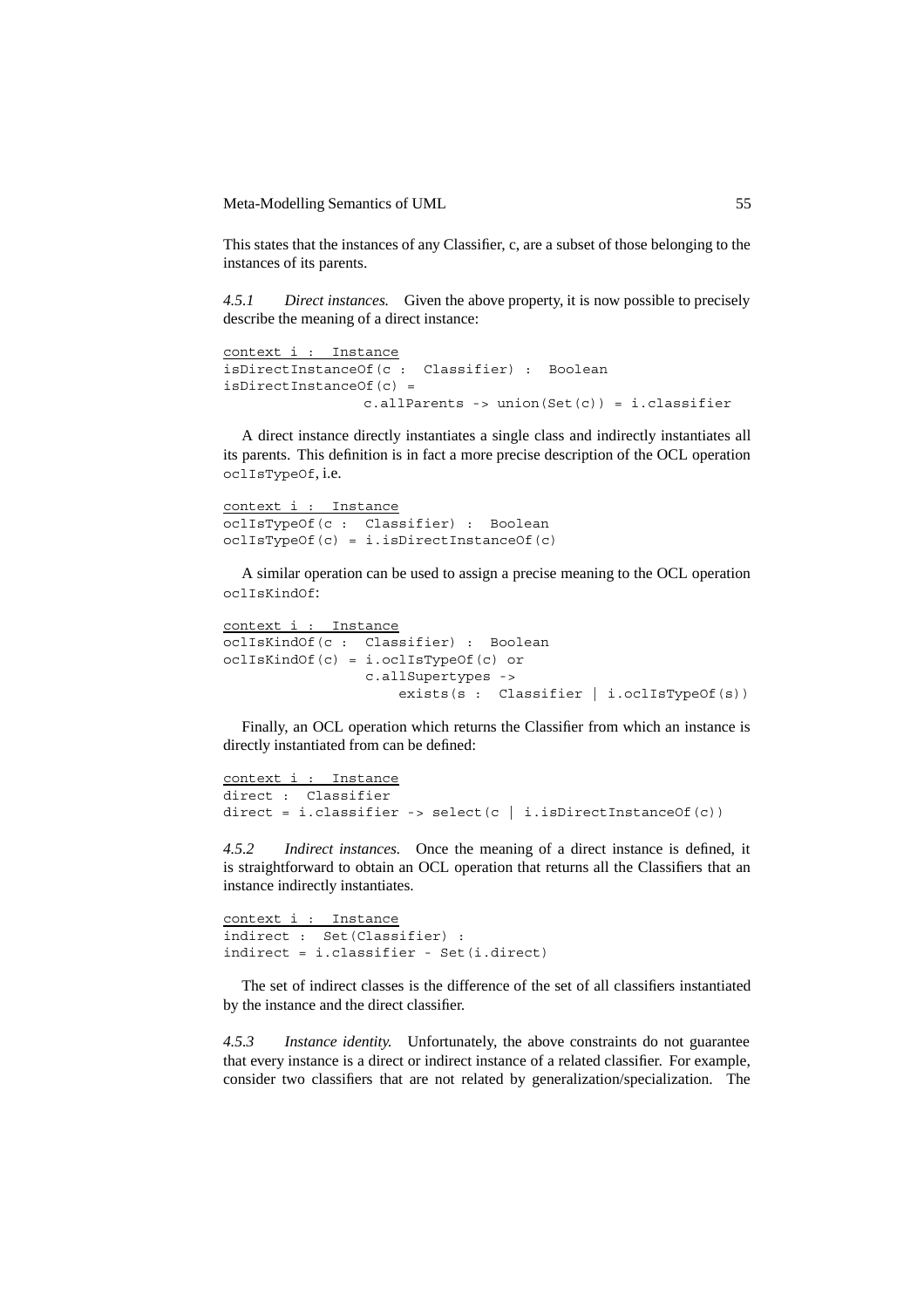current UML semantics do not rule-out the possibility of an instance being instantiated by both classifiers.

Thus, an additional constraint must be added in order to rule out the possibility of an instance being instantiated from two or more un-related classes. This is the unique identity constraint:

```
context i : Instance
invariant
    i.classifier = i.direct -> union(i.indirect)
```
This states that the *only* classifiers that an object can be instantiated from are either the classifier that it is directly instantiated from or those that it is indirectly instantiated from.

*4.5.4 Disjoint subclasses.* Once direct and indirect instances are formalised, it is possible to give a precise description to the meaning of constraints on generalizations (for example the disjoint constraint).

The disjoint constraint can be formalised as follows:

```
context c : Classifier
invariant
    c.\text{specialization.child -> forall (i,j : Classifier |}i <> j implies i.instance ->
            intersection(j.instance) -> isEmpty)
```
This states that for any pair of direct subclasses of a class, i and j, the set of instances of  $\pm$  will be disjoint from the set of instances of  $\pm$ .

*4.5.5 Abstract classes.* Finally, the following OCL constraint formalises the required property of an abstract class that it can not be directly instantiated:

```
context c : Classifier
invariant
    c.isAbstract implies
        c.specialization.child.instance -> asSet = c.instance
```
Note, the result of the specialization.child path is a bag of instances belonging to each subclass of c. Applying the asSet operation results in a set of instances. Equating this to to the instances of c implies that all the instances of c are covered by the instances of its subclasses. This, in conjunction with the disjoint property above, implies the required partition of instances.

#### **4.6 MODEL EXTENSION**

The above definition of the 'disjoint' constraint is adequate provided that it applies across all generalizations, and indeed this is the default assumption in UML. However, UML also permits overlapping constraints to be applied across subclasses as shown in Figure 4.5.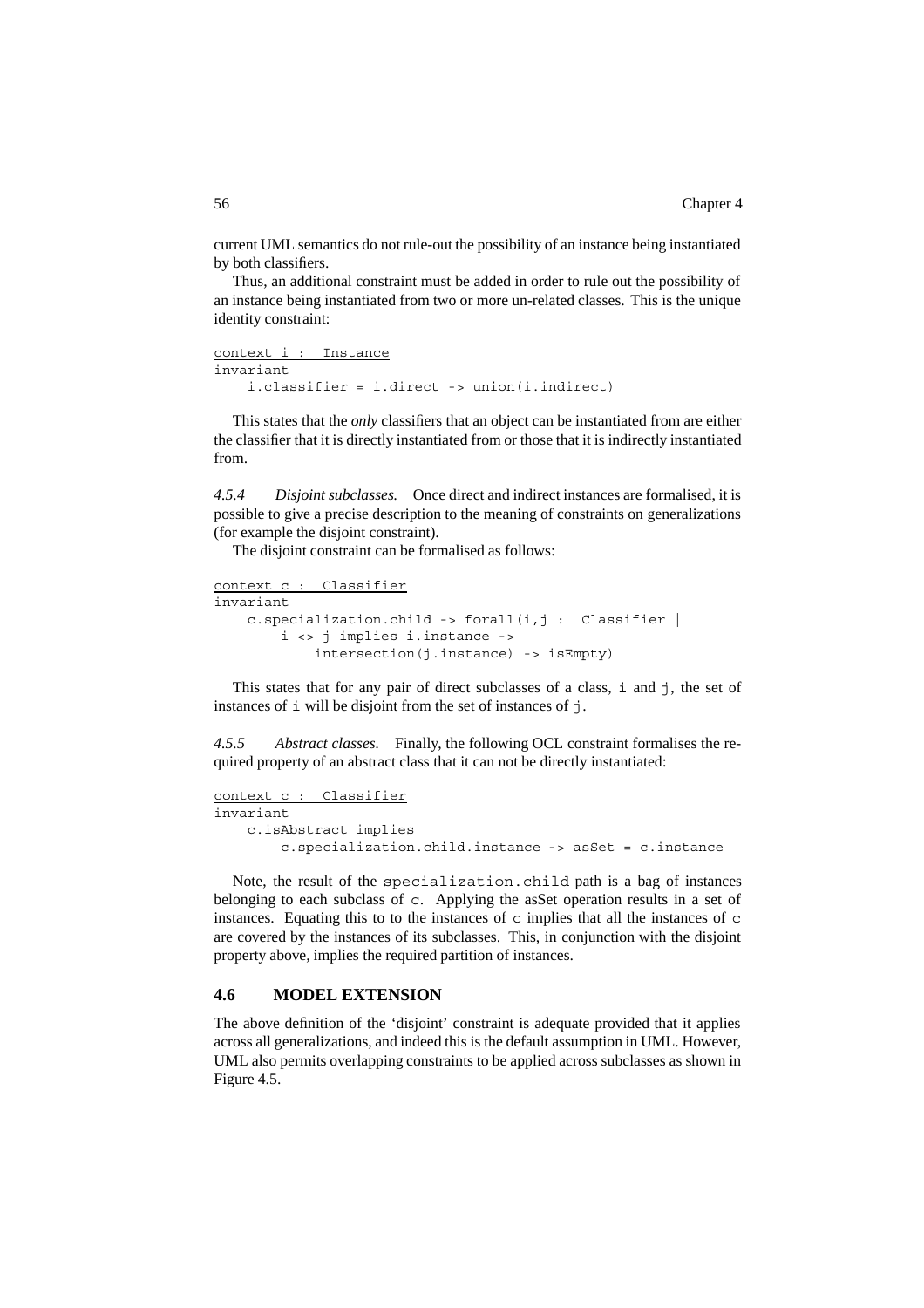

*Figure 4.5* Partly overlapping subclasses

Here, instances of C and D may overlap, but they must be disjoint from instances of B (the default disjoint constraint still exists between B and C and B and D). Thus, the overlapping constraint is viewed as overriding the existing default constraint.

Unfortunately, overlapping constraints are not explicitly encoded in the existing semantics. Therefore, it is necessary to extend the meta-model with an explicit overlapping constraint in order to be able to formalise its meaning. This is shown in Figure 4.6.



*Figure 4.6* Fragment of the meta-model with extended Constraint

Here, overlapping constraints are modelled as a subclass of *Constraint*. Because overlapping constraints must be applied across more than one subclass, the following additional well-formedness rule must be added:

context o : Overlapping invariant o.constrained -> size > 1

An improved version of the disjoint constraint can now be given:

context c : Classifier invariant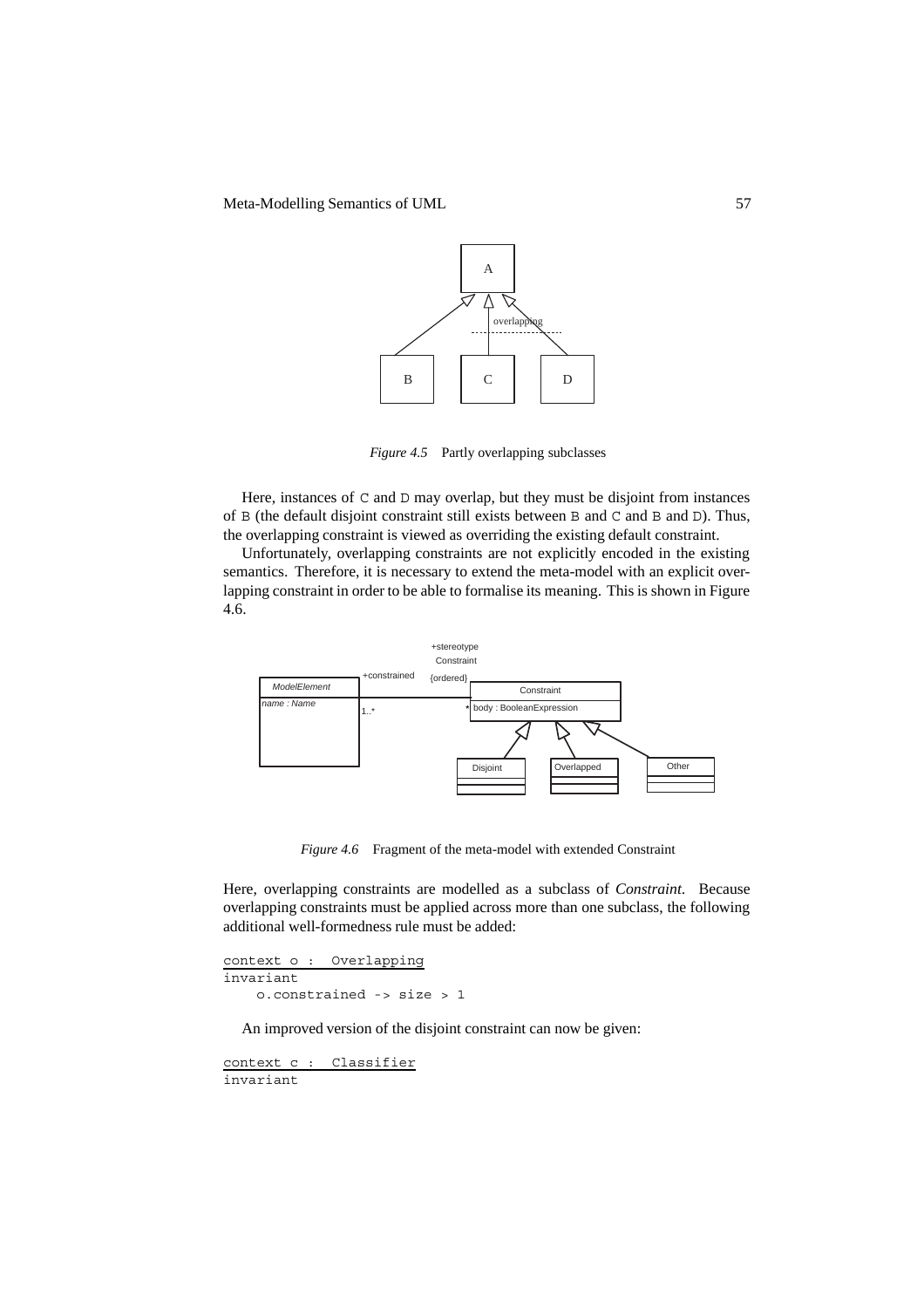```
c.specialization -> forall(i,j : Generalization |
    (i <> j and
    not (i.hasSameOverlappingConstraint(j)))
    implies i.child.instance ->
        intersection(j.child.instance) -> isEmpty)
```
This states that the instances of two or more generalizations are disjoint unless they overlap. Note that the same overlapping constraint must be applied to the generalizations.

The operation hasSameOverlappingConstraint is defined as follows:

```
context i : Generalization
hasSameOverlappingConstraint(j : Generalization) : Boolean
hasSameOverlappingConstruct(i) =((i.stereotypeConstraint -> asSet) ->
        intersection(j.stereotypeConstraint -> asSet) ->
            exists(c : Constraint | c.oclType = Overlapping))
```
This operation is true if a pair of generalizations share the same overlapping constraint.

This completes the formalisation examples. Although not complete, they indicate the benefits of adopting a denotational emphasis in modelling the UML semantics. In particular, they have provided a much improved understanding of some important aspects of UML. They have also provided a foundation from which to clarify many other aspects of the language, for example, the meaning of the OCL operations oclIsKindOf and oclIsTypeOf.

#### **5. CONCLUSION**

This paper has described ongoing work by members of the precise UML group, who are seeking to develop UML as a precise modelling language. By applying previous knowledge and experience in formalising OO concepts and semantic models, it has been shown how important aspects of the current UML semantics can be clarified and made more precise. A formalisation strategy was also described, with the aim that it will act as a template for exploring further features of UML and for developing new proof systems for the standard language.

In the longer term, our intention is to give a semantics to the complete notation set, by mapping into the core, extending the core only when there is not already a concept which suffices. Of course one role of semantics is to clarify and remove ambiguities from the notation. Therefore we will not be surprised if we find that the notation needs to be adjusted or the informal semantics rewritten. However, we will be able to provide a tightly argued, semantically-based recommendation for any change deemed necessary.

Some consideration also needs to be given to quality insurance. There are at least three approaches we have identified:

1. peer review and inspection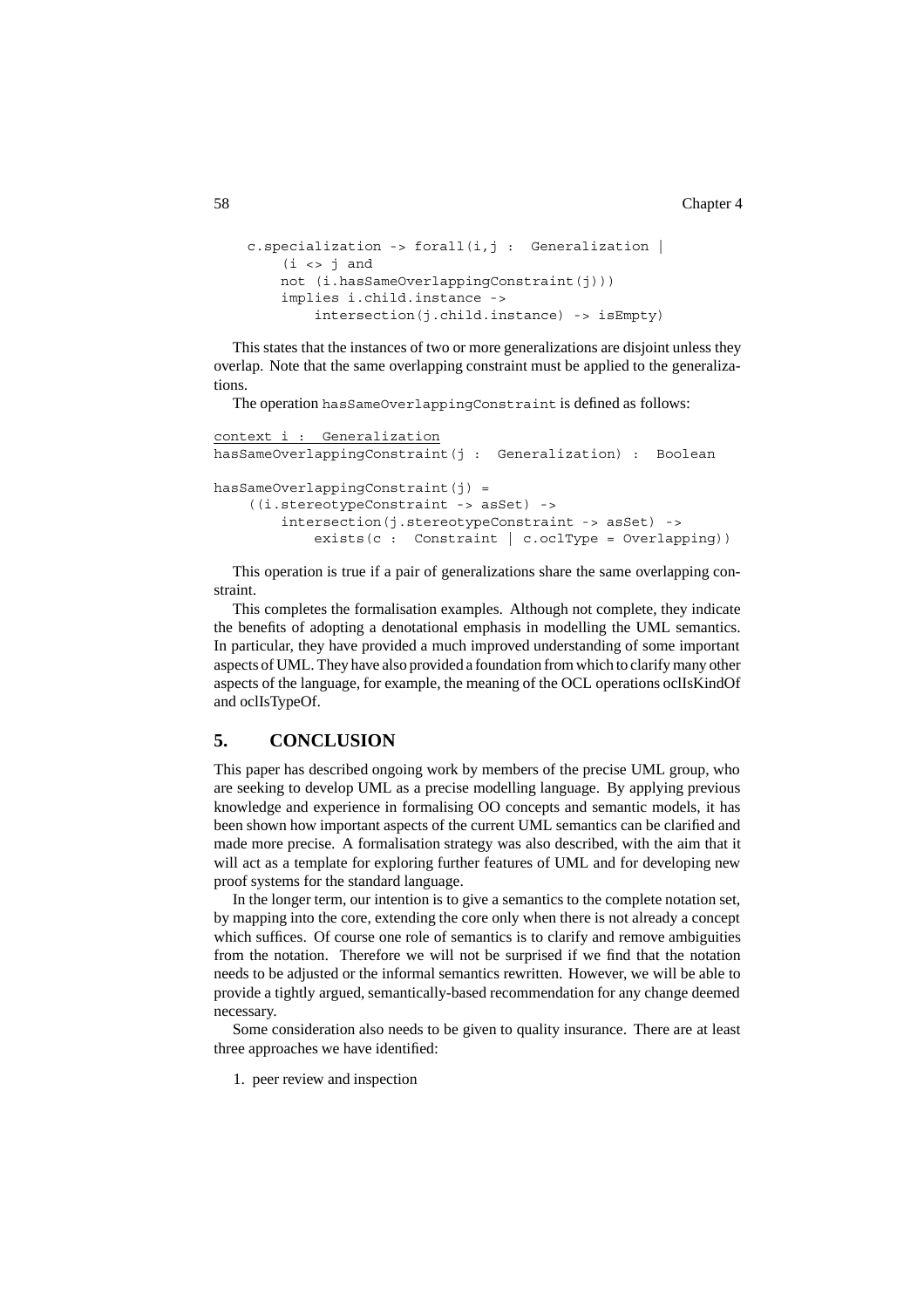- 2. acceptance tests
- 3. tool-based testing environment

So far the only feedback has come from 1. Since a meta-model is itself a model, acceptance tests could be devised as they would be for any model. Perhaps "testing" a model is a novel concept: it at least comprises devising object diagrams, snapshots, that the model must/must-not accept. Better than a list of acceptance tests on paper would be a tool embodying the meta-model, that allowed arbitrary snapshots to be checked against it.

Finally, we re-iterate the factors driving the work outlined in this paper. Given the UML's intended role as a modelling notation standard, it is imperative that it has a well-founded semantics. Only once such a semantics is provided can the UML be used as a rigorous modelling technique. Moreover, the formalisation of UML constructs is an important step towards gaining a deeper understanding of OO concepts in general, which in turn can lead to the more mature use of OO technologies. These insights will be gained by exploring consequences of particular interpretations, and by observing the effects of relaxing and/or tightening constraints on the UML semantic model.

#### **Acknowledgments**

This material is partially based upon work supported by: the National Science Foundation under Grant No. CCR-9803491; the Bayerische Forschungsstiftung under the FORSOFT research consortium and the DFG under the Leibnizpreis program, and the Laboraturio de Methodos Formais of the Departamento de Informatica of Pontificia Universidade Catolica do Rio de Janeiro.

#### **References**

- [BFG 93] M. Broy, C. Facchi, R. Grosu, R. Hettler, H. Hußmann, D. Nazareth, F. Regensburger, O. Slotosch, and K. Stølen. The Requirement and Design Specification Language SPECTRUM, An Informal Introduction, Version 1.0, Part 1. Technical Report TUM-I9312, Technische Universität München, 1993.
- [BHH 97] Ruth Breu, Ursula Hinkel, Christoph Hofmann, Cornel Klein, Barbara Paech, Bernhard Rumpe, and Veronika Thurner. Towards a formalization of the unified modeling language. In Satoshi Matsuoka Mehmet Aksit, editor, *ECOOP'97 Proceedings*. Springer Verlag, LNCS 1241, 1997.
- [BR98] J-M. Bruel and R.B.France. Transforming UML models to formal specifications. In *UML'98 - Beyond the notation*, LNCS 1618. Springer-Verlag, 1998.
- [BRJ98] G. Booch, J. Rumbaugh, and I. Jacobson. *The Unified Modeling Language User Guide*. Addison-Wesley, 1998.
- [EFLR98] Andy Evans, Robert France, Kevin Lano, and Bernhard Rumpe. Developing the UML as a formal modelling notation. In Jean Bezivin and Pierre-Allain Muller, editors, *UML'98 Proceedings*. Springer-Verlag, LNCS 1618, 1998.